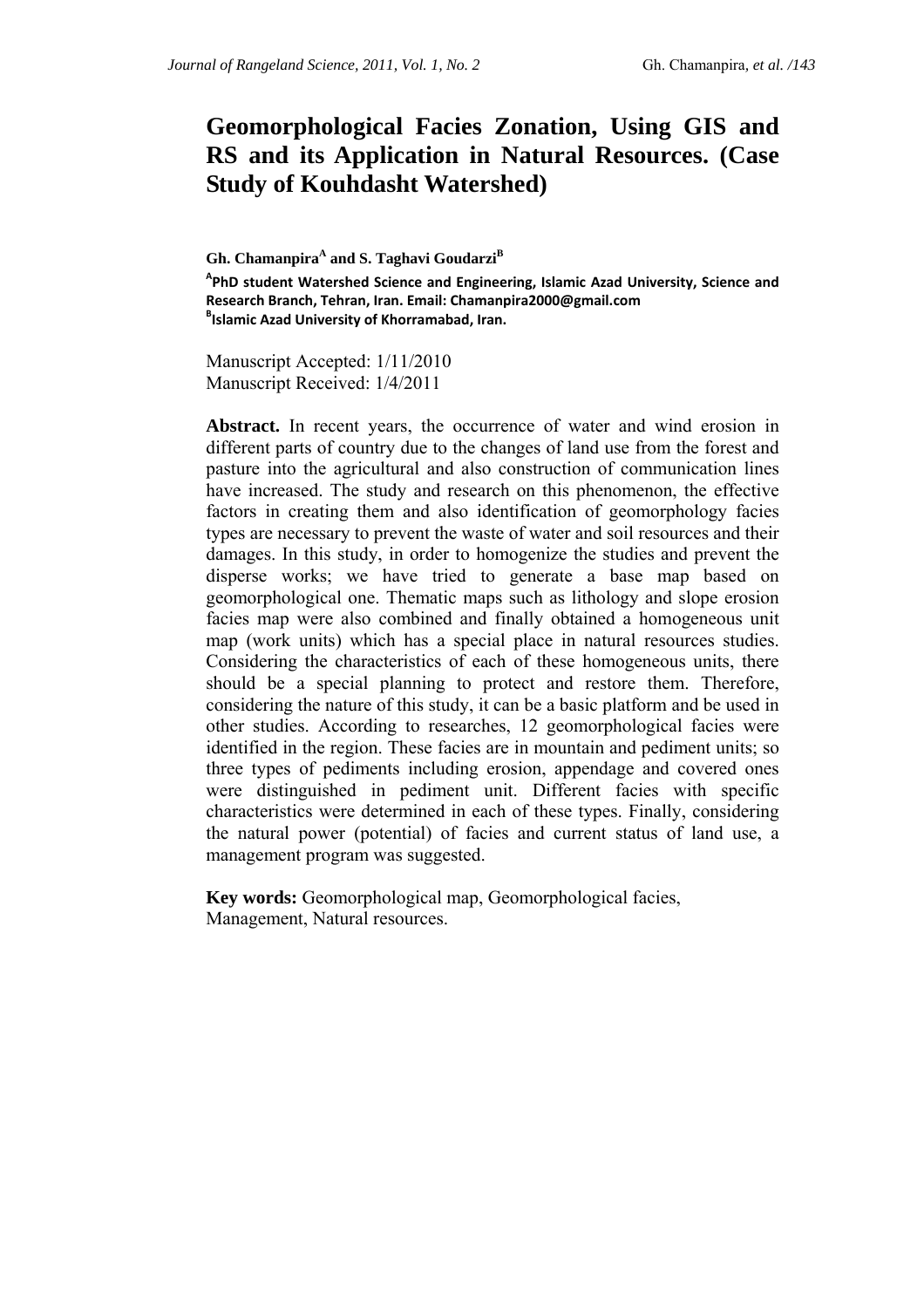### **Introduction**

A special strategy for the utilization of natural resources commensurates with the natural power and the economic and social characteristics of dominant region that is necessary to prevent land degradation and its geographic spread. In other words, protection, restoration and reconstruction of natural areas will be possible when their natural and biological capacity is evaluated with regard to restrictions. So, any attempts to produce excess, especially when it is not consistent with the climate, soil and topography, so successful in economic terms and is not cost effective. Thus, planning for adequate and continuing productivity of land involves the zoning and regionalization method, because weakness and intensity points of natural and environmental factors determine the limitations of land use (Bocco, G., *et al.*, 2005). Therefore, various zoning methods have been innovated and used from the past years to now like the methods evolved synchronously with the progress of science and technology development. Ahmadi (1995) believed that working unit can be considered as a unit of study so that all studies and samples accomplished in that. After facies were identified, he stated that the sequence can be concluded with help of the GIS and then working units obtained. Then, maps of hydrology, soil, vegetation and erosion can be used in GIS environment to distinct the characteristics of each work unit. Bocco *et al*. (2005) expressed that geomorphology science can be used for resource managing in rural areas in underdeveloped countries, especially when the Geographical Information System (GIS) and remote sensing (RS) are used. Verstappen (1983) reported that geomorphological map is a valuable scientific tool and has two theoretical and practical functions.

Integrating layer and factor classification of the effective regionalization of erosion hazard using GIS and ILWIS software creates digital models for analysis and classification of data Bocco *et al*. (2005). The importance of geomorphological mapping is dependent to the recent progresses and digital processes, especially geographic information systems Wen westen *et al*., (2001). Definition, description and scientific value of the homogeneous units map have attracted the researchers' attention on the self Fato (1988). Maps of land form units have made the applying geomorphology concepts very easy and understandable. This process is the basis for assessing and mapping the soil because they are considered as a suitable framework for the sampling of soil layers Thoms and Betters (1988). Map of land form units is used as a main input for human resources management program. For example, social organizations, economic and Forest associations in Mexico must submit the management programs in accordance with regulations and law to Ministry of Environment in order to use forest every ten years. Ahmadi Hassan (2002) stated that the proper and efficient management in each region is possible based on the detailed quantitative and qualitative characteristics of plants, knowledge of plant relationships with each other and environmental factors. He investigated Listen Read phonetically the effect rate of environmental factors on the basis of geomorphological units and concluded that there are closely relations between geomorphological facies and plant communities (Giti a., 2001). Today, geomorphology studies are the basis for investigating the renewable natural resources. Since the work field of natural resources is very broad and different sciences such as botany, soil,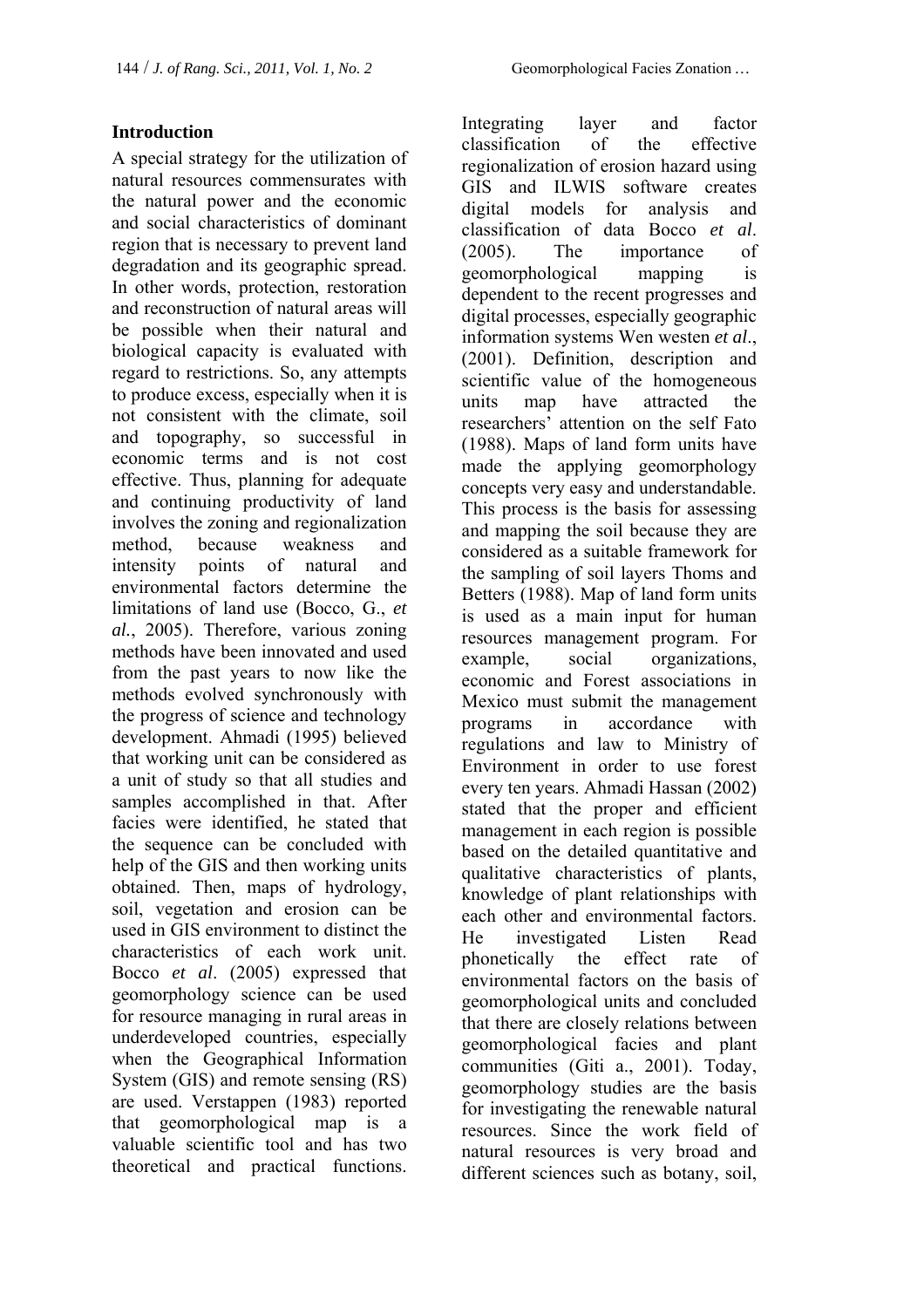hydrology, ecology, and lithology are involved in it, for coordinating and controlling them, mapping that is able to me*et al*l the requirements for starting the studies is essential (Ahmadi h., 1995). As mentioned, there is the necessity of geomorphological mapping and homogeneous units as the main basis of natural resource studies to manage the human and environmental recourses. In this study, in addition to the mapping characteristics of homogeneous facies units, we have tried to show erosive facies consistent with the study area using Geographic Information System (GIS), remote sensing (RS) and frequent field visits.

## **Methodology**

In order to achieve the desired goals in this study which are to determine the natural power of each facies and the current status of land for management programs of the area, we do the following steps that are briefly described.

- Positioning the region and existing phenomena such as geomorphology facies, residential areas and establishments in the region using the topographic maps (1:50000 and 1:250000) and Landsat satellite images (TM with the requirement combined bands) and matching them with the region through field visits.
- Collecting data and information of meteorology, climatology, geology, geomorphology, vegetation, soil, hydrology and socio economic issues based on the determined work units.

• Identifying and determining the dominant processes of land degradation through the field visits according to the sub-criteria and criteria derived from the analysis of FAO-UNEP and ICD procedures

associated with the criteria and subfactors consistent with the study area in each facies.

- Determining the appropriate criteria and sub-factors for the evaluation of land degradation process in each studied working units.
- Zoning the geomorphologic facies using Geographic Information System software ILWIS.
- Determining the limiting factors and sub-factors (human - environment) and providing the management programs for each geomorphological facies.
- Suggesting and providing an appropriate method with area for the project accomplishment.

# **Study Area**

Kouhdasht catchment (aquiferous basin) located in western Lorestan extends from 33º, 15' to 33º, 38' northern latitude and 47º, 27' to 47º, 49' eastern longitude. The area vastitude is about 456 km/Sq which is located in central part of Zagros, and it is composed of the two parts including mountain and plain. The highest point of this area is 1936 meters above sea level in the northern part of the Catchment and lowest point is 1140 meters. The rainfall regime of the region is Mediterranean i.e. conforming the dry season to summer and precipitation is observed in winter (Fig. 1).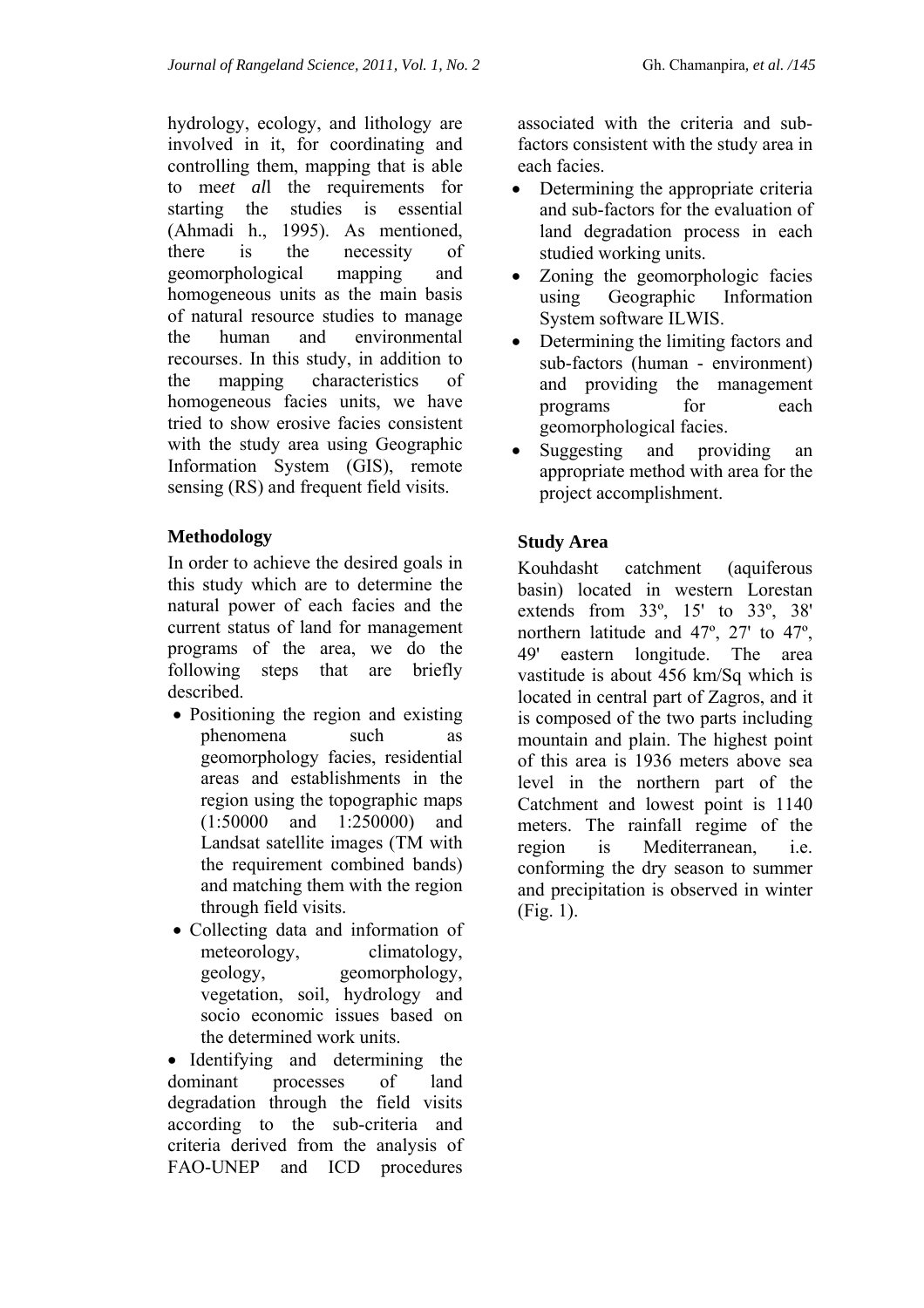

**Fig. 1**. Lorestan Province Position, Kouhdasht Township and Kouhdasht Watershed

#### **Slope Map**

GIS capabilities were used for generating the slope map. First, 100 meter contour lines and then 20-meter contour lines in some parts were digitized from topo-sheet (topographic map) using ILWIS software. Then, these data were processed at the same environment, and Digital Elevation

Model (DEM) of the region was generated. Subsequently, the slope map was drawn using DEM in terms of percentage. In this process, the slope map of Catchment (aquiferous basin) was classified into four classes (Fig. 2).



**Fig. 2**. Slope Map of Kouhdasht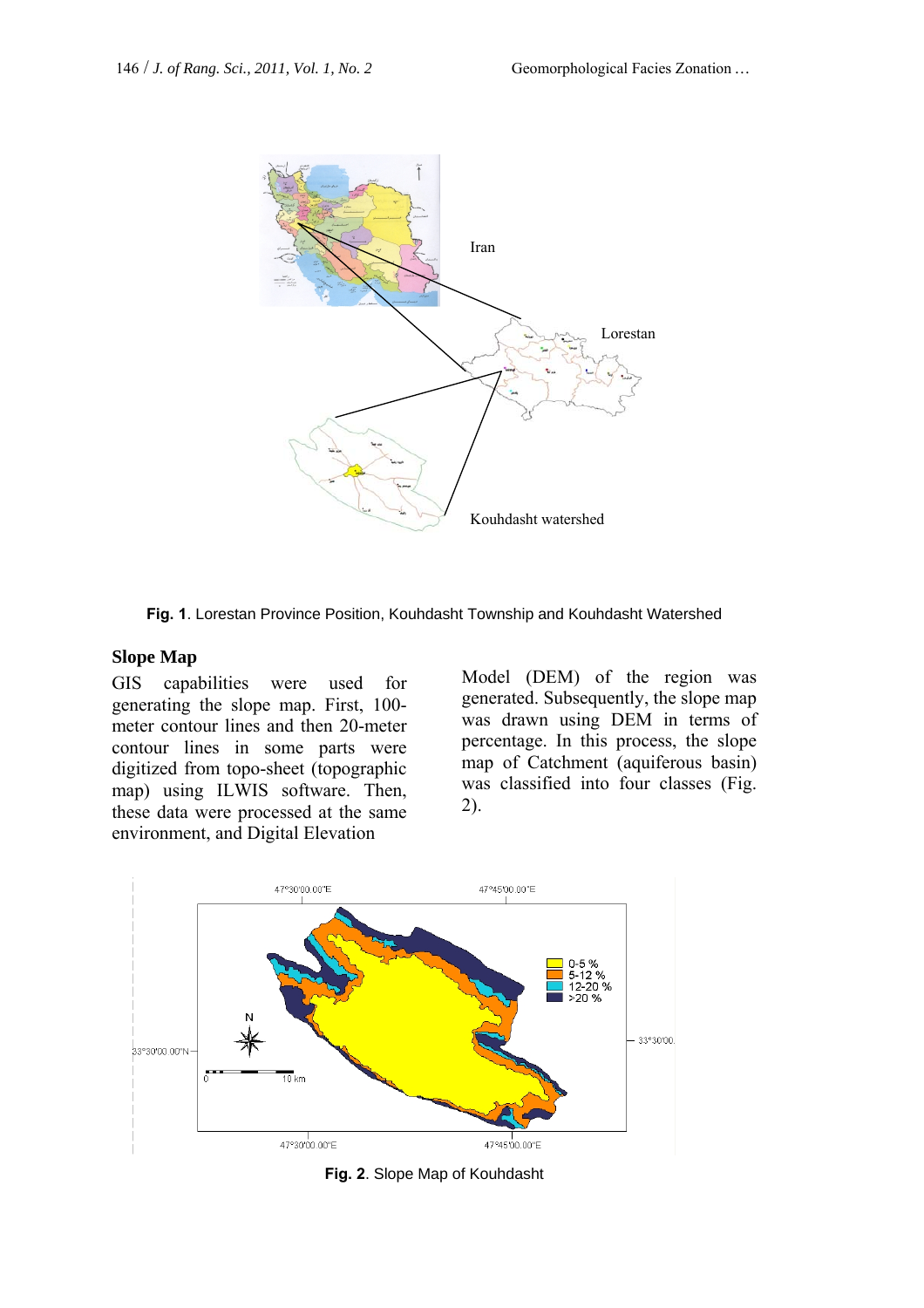#### **Lithology Unit Map**

The area geological maps were used for drawing the lithology map. First, the lithology units of the catchment were digitized using geo-sheet (geology map sheet), then by visiting the field, the lithology map, especially

the units were controlled and corrected. At this stage, seven lithology units including Cu, Am, Tz, KN, As-Sb, Gs and QT were determined in the desired area. Meanwhile, the share of QT units was several times more than other units (Fig. 3)



**Fig. 3**. The Map of Lithology Units in Kouhdasht

#### **Erosion Facies Map**

To generate the erosion facies map, a preliminary map was prepared using 1:50000 aerial photos. Then, the obtained facies boundary with visiting the field and matching the color combination made in ILWIS environment were carefully digitized and revised using Landsat TM satellite images. Thus, erosion facies maps of this catchment including six facies (severe stream erosion, regular range, stone outcrops, surface erosion, residential areas and stream erosion) were generated. According to the studies, mountain and pediment units

in the region have been identified; so, the pediment unit includes three types such as erosion pediment, appendage pediment and covered pediment*.* Mountain unit which is located above the conical (Kenic) line is including three facies of regular hillside with the water erosion, rill wash erosion and rock mass facies. Pediment unit in the region includes the erosion, appendage and covered pediments. Each of the types mentioned above has different facies which are shown in geomorphology map (Fig. 4).



**Fig. 4.** Erosion Facies Map in Kouhdasht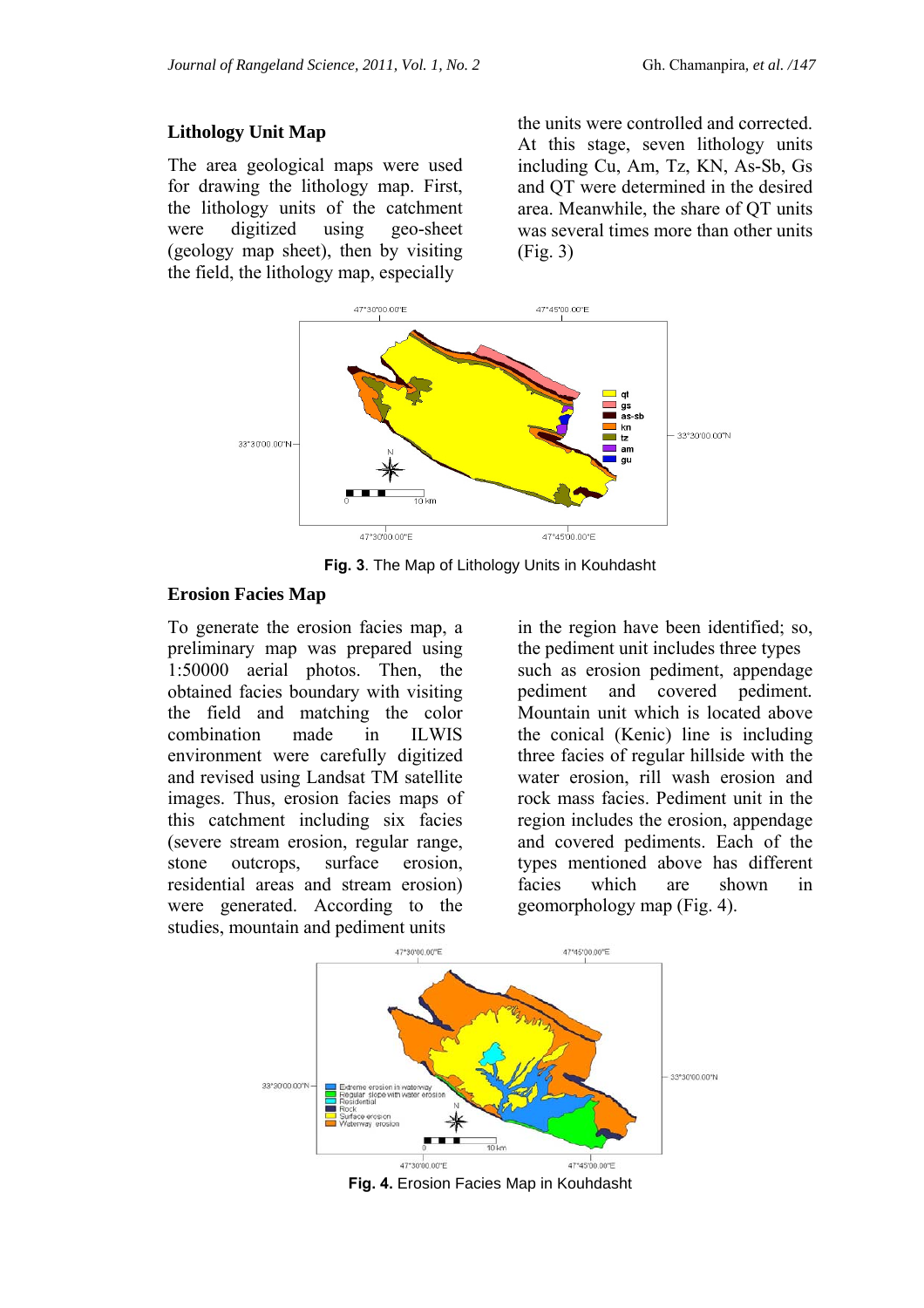#### **Homogeneous Unit Map**

With combining the basic maps such as geological formations, slope and erosional facies map, a new map called homogeneous unit map will be obtained that is very important in the natural resource studies. Considering the characteristics of each of these homogeneous units, a special planning should be presented to protect and restore them. Due to the nature of this study, they have been used only as a platform and base of the studies (Fig. 5).

In this study, 12 geomorphological facies were identified in the region (Fig. 5). These facies are located in the mountain and pediment Units. In the pediment unit, three types including erosion, appendage and covered pediments have been recognized. In each of these types, various facies were identified. They have been given briefly in (Table 1).



**Fig. 5.** Coordinated Unit Map of Kouhdasht

#### **Results and Discussion**

After determining the land surface units and mapping the geomorphological facies, each facies was assessed separately. The evaluation results through the frequent field visits of facies were compared with the available facts. In each of these types, various facies were identified and the percentage of area is shown in Chart 1.



**Chart 1. Area Percentage of Each Facies**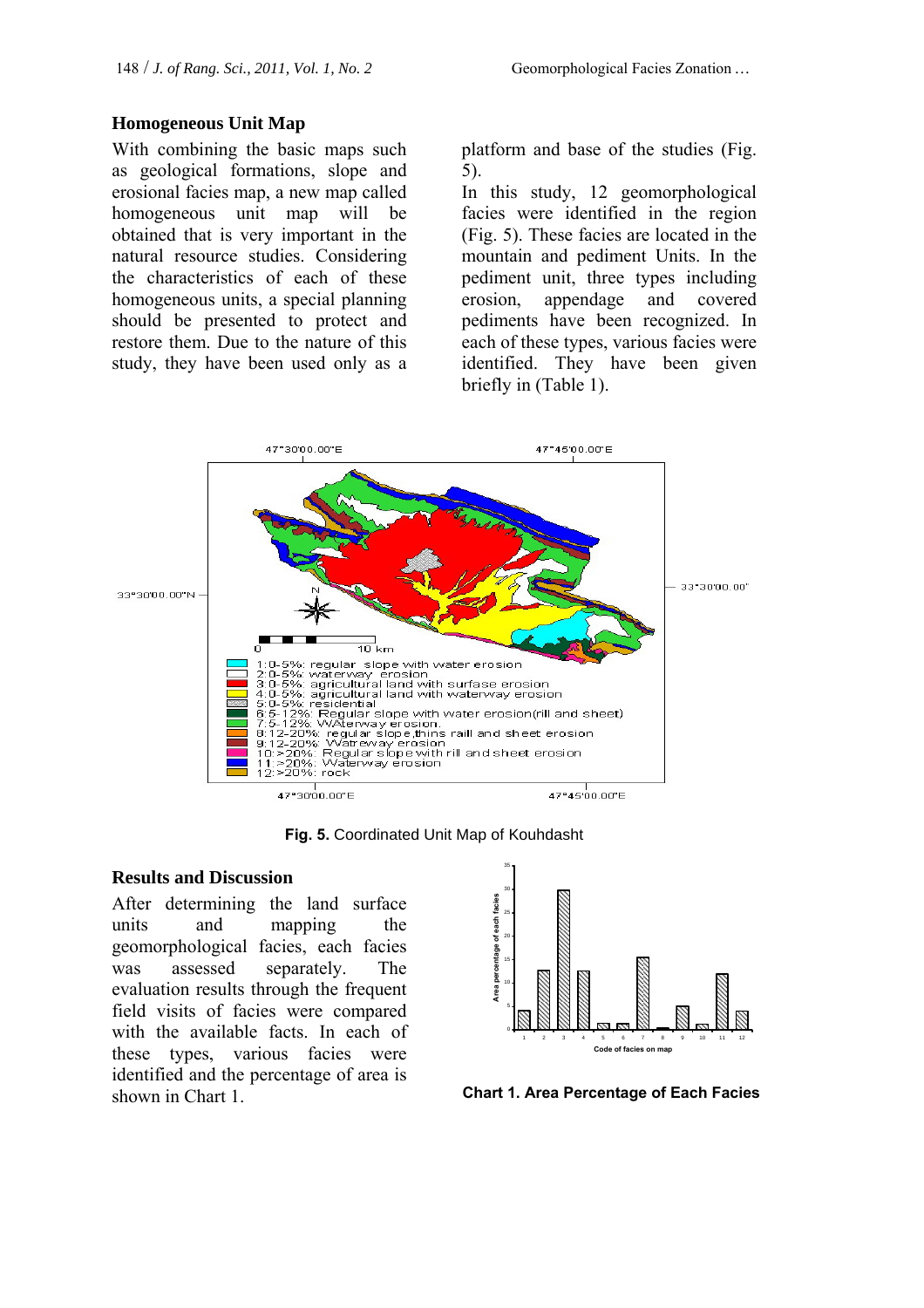|                     |                    | Code & Geomorphological Faces             |             |                                    |         |                      | Code $&$<br>Code & Type Name Geomorphological<br>Unit Name |  |  |
|---------------------|--------------------|-------------------------------------------|-------------|------------------------------------|---------|----------------------|------------------------------------------------------------|--|--|
| Slope<br>Percentage | Code on the<br>Map | Name                                      | Code        | <b>Types Name</b>                  |         | Code Unite Name Code |                                                            |  |  |
|                     | 12                 | Rock                                      | $1 - 1 - 1$ | Asmari -<br>Shahbazan              | $1 - 1$ |                      |                                                            |  |  |
| >20                 | 10                 | Regular slope with water<br>erosion       | $1 - 2 - 1$ | Talezang                           | $2 - 1$ | Mountain             | 1                                                          |  |  |
|                     | 11                 | Waterway erosion                          | $2 - 2 - 1$ | Gachsaran<br>along with<br>Kashkan |         |                      |                                                            |  |  |
| $12 - 20$           | 8                  | Regular slope with water<br>erosion       | $1 - 1 - 2$ | Erosion                            | $1 - 2$ |                      |                                                            |  |  |
|                     | 9                  | Waterway erosion                          | $2 - 1 - 2$ | pediment                           |         |                      |                                                            |  |  |
| $5 - 12$            | 6                  | Regular slope with water<br>erosion       | $1 - 2 - 2$ | Appendage                          | $2 - 2$ |                      |                                                            |  |  |
|                     | 7                  | Waterway erosion                          | $2 - 2 - 2$ | pediment                           |         |                      |                                                            |  |  |
|                     | $\mathbf{1}$       | Regular slope with water<br>erosion       | $1 - 3 - 2$ |                                    | $3-2$   | pediment             | $\overline{c}$                                             |  |  |
|                     | 2                  | Waterway erosion                          | $2 - 3 - 2$ |                                    |         |                      |                                                            |  |  |
| $0 - 5$             | 3                  | Agricultural land with<br>surface erosion | $3 - 3 - 2$ | covered<br>pediment                |         |                      |                                                            |  |  |
|                     | 4                  | Intense Waterway erosion                  | $4 - 3 - 2$ |                                    |         |                      |                                                            |  |  |
|                     | 5                  | Residential Area                          | $5 - 3 - 2$ |                                    |         |                      |                                                            |  |  |

The result analysis of available land use in each geomorphologic facies showed that the environmental factors including the quantitative restrictions of the area water and soil source influence only 1,854 hectares that is approximately 4 percent of the catchment area. Thus, the environmental restrictions are less effective in creating a variety of water erosion and land degradation. In other geomorphological facies, human factor, inappropriate use and excessive pressure on the natural resource were identified as the main causes of water resources, soil and vegetation degradation. So, from 45,600 ha of study area, about 95 percent of the land more or less is faced with the regressive degradation process. In this study, it was found that the using type in facies 1 and 7 was not according to the current status of land, and in the other facies, uncontrolled and inappropriate exploitation was the main cause of erosion intensification. Due to the natural structure of the

study area and limiting factors (environmental and human), management strategies were presented to manage the resources and combat the erosion. These strategies are summarized in Table 2. As a result, the destruction and erosion factors caused a major heterogeneity in the type. Each of these changes made due to the climatic factors and human represents a type of erosion and destruction system that have created 12-fold facies in the region. Considering that land degradation expands in the study area with a considerable speed, so the application of geomorphological techniques for understanding the current situation and resource management can be considered as the standard method. So other professionals can use the geomorphological maps as the work basis. This approach makes the work of other professionals easier because they will do their work within the boundary of the unit, types and facies.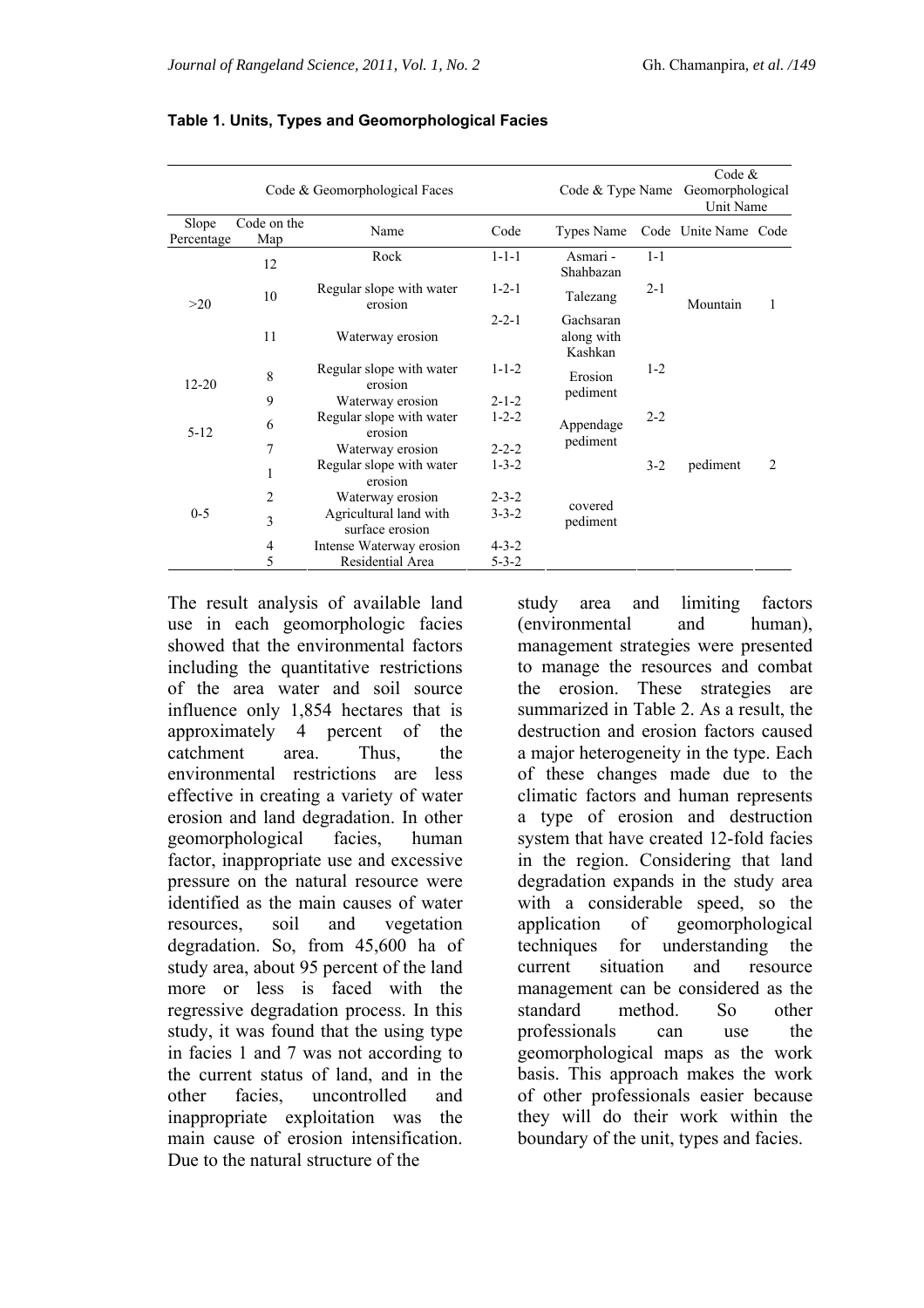| Managerial schedule                                                                                                                       | The limiting factors                                                                                                                                                               | Using Type                             | Slope %        | Type Name                              | Facies Name                                         | Facies<br>Code    |
|-------------------------------------------------------------------------------------------------------------------------------------------|------------------------------------------------------------------------------------------------------------------------------------------------------------------------------------|----------------------------------------|----------------|----------------------------------------|-----------------------------------------------------|-------------------|
| $\overline{\phantom{a}}$                                                                                                                  | Water and soil limitations (Environmental)                                                                                                                                         | ï                                      | $\geqslant 20$ | Shahbazan<br>Asmari-                   | Rocky Outcrops                                      | $\overline{c}$    |
| Implementation of range management projects,<br>grazed livestock, pasture and<br>preserve balance                                         | Vegetation &bush destruction and deforestation<br>(Human)                                                                                                                          | Degraded<br>pasture                    | $>20$          | Talezang                               | along with narrow<br>Regular hillside<br>cracks     | $\supseteq$       |
| cutting down trees following replacing fossil fuels<br>Implementation of forestry projects, preventing                                    | Vegetation &bush destruction and deforestation<br>(Human)                                                                                                                          | Forest and<br>pasture                  | $\lesssim$     | $\blacksquare$<br>Gachsaran<br>Kashkan | Rill wash erosion                                   | $\Box$            |
| cutting down trees following replacing fossil fuels<br>Implementation of forestry projects, preventing                                    | Vegetation &bush destruction and deforestation<br>(Human)                                                                                                                          | Forest and<br>pasture                  | $12 - 20$      | Erosion plain                          | along with water<br>Regular hillside<br>erosion     | $^{\circ}$        |
| range management preventing cutting down trees,<br>Provide forage for livestock pastures excess<br>capacity, replacing fossil fuels       | Vegetation &bush destruction, deforestation, water<br>sources destruction and soil erosion (Human)                                                                                 | Degraded<br>pasture                    | $12 - 20$      | Erosion plain                          | Rill wash erosion                                   | $\sigma$          |
| range management preventing cutting down trees,<br>Provide forage for livestock pastures excess<br>capacity, replacing fossil fuels       | Vegetation &bush destruction, deforestation and<br>excessive livestock grazing (Human)                                                                                             | Forest and<br>pasture                  | $5 - 12$       | Appendage                              | Water regular<br>hillside                           | $\circ$           |
| Implementation of forestry projects, preventing<br>agricultural activities                                                                | Land degradation, loss of groundwater table level<br>due to pumping, and forest and grassland<br>conversion to agriculture and  (human)                                            | farming sub-<br>Forest with<br>stratum | $5 - 12$       | Appendage                              | Rill wash erosion                                   | $\overline{ }$    |
| Water flood spreading, aquifer feeding, preventing<br>agricultural activities under forest trees.                                         | Land degradation, natural areas converted to<br>agricultural and urban (human)                                                                                                     | farming sub-<br>Forest with<br>stratum | $6 - 5$        | pediment<br>covered                    | Regular hillside                                    |                   |
| Improving the agricultural models and utilization of<br>appropriate system with Aquifer capacity                                          | Water resource damage, pumping, and waterbed<br>decrease (Human)                                                                                                                   | Agriculture                            | $6 - 5$        | pediment<br>covered                    | Rill wash erosion                                   | $\mathbf{\Omega}$ |
| Reform of agricultural Patterns and strengthen of<br>agricultural soils through fertilization                                             | Water resource damage, pumping, and waterbed<br>decrease (Human)                                                                                                                   | Agriculture                            | $6-5$          | pediment<br>covered                    | along with surface<br>Agricultural land,<br>erosion | $\epsilon$        |
| plains, flood control, the use of periodic patterns of<br>Mechanical and biological operations in the upper<br>culture, promotion of soil | pumping, severe soil degradation and erosion due<br>to inappropriate user, soil sensitivity to erosion<br>Degradation of water resources, the effect of<br>(Human & environmental) | Agriculture                            | $6 - 5$        | pediment<br>covered                    | Severe Rill wash<br>erosion                         | 4                 |
| Urban management                                                                                                                          | Population boom and (Human)                                                                                                                                                        | Urban                                  | $6-5$          | pediment<br>covered                    | Residential Area                                    | 5                 |